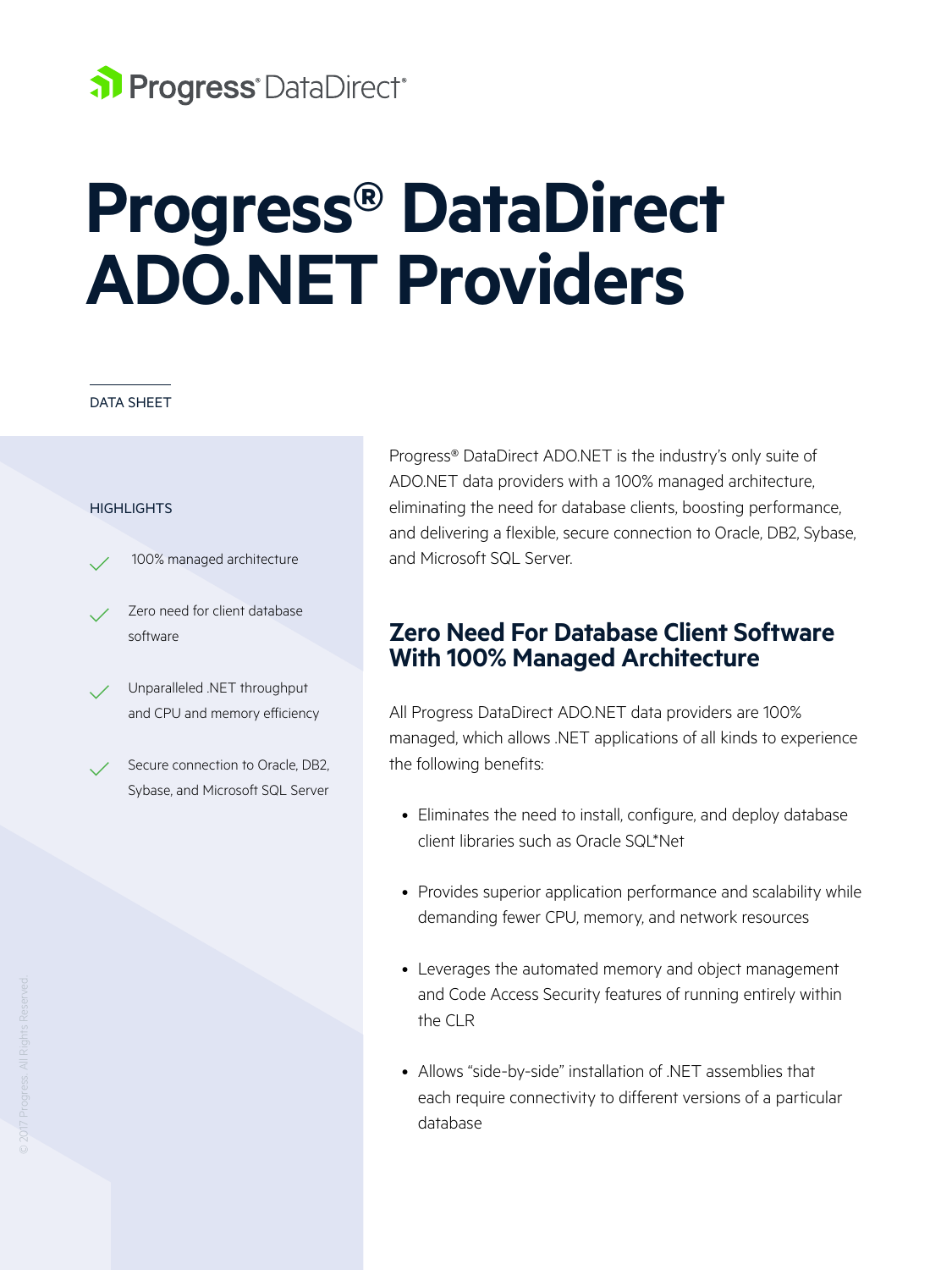

#### **Why Choose DataDirect ADO.NET Providers**

- Increase throughput with less resources with wire protocol architecture
- Reduce security risks by leveraging Kerberos, SSL data encryption and .Net Framework security controls
- Improve application performance and functionality with bulk load and load balancing
- Maintain ADO.NET connectivity regardless of the version or type with complete provider functionality

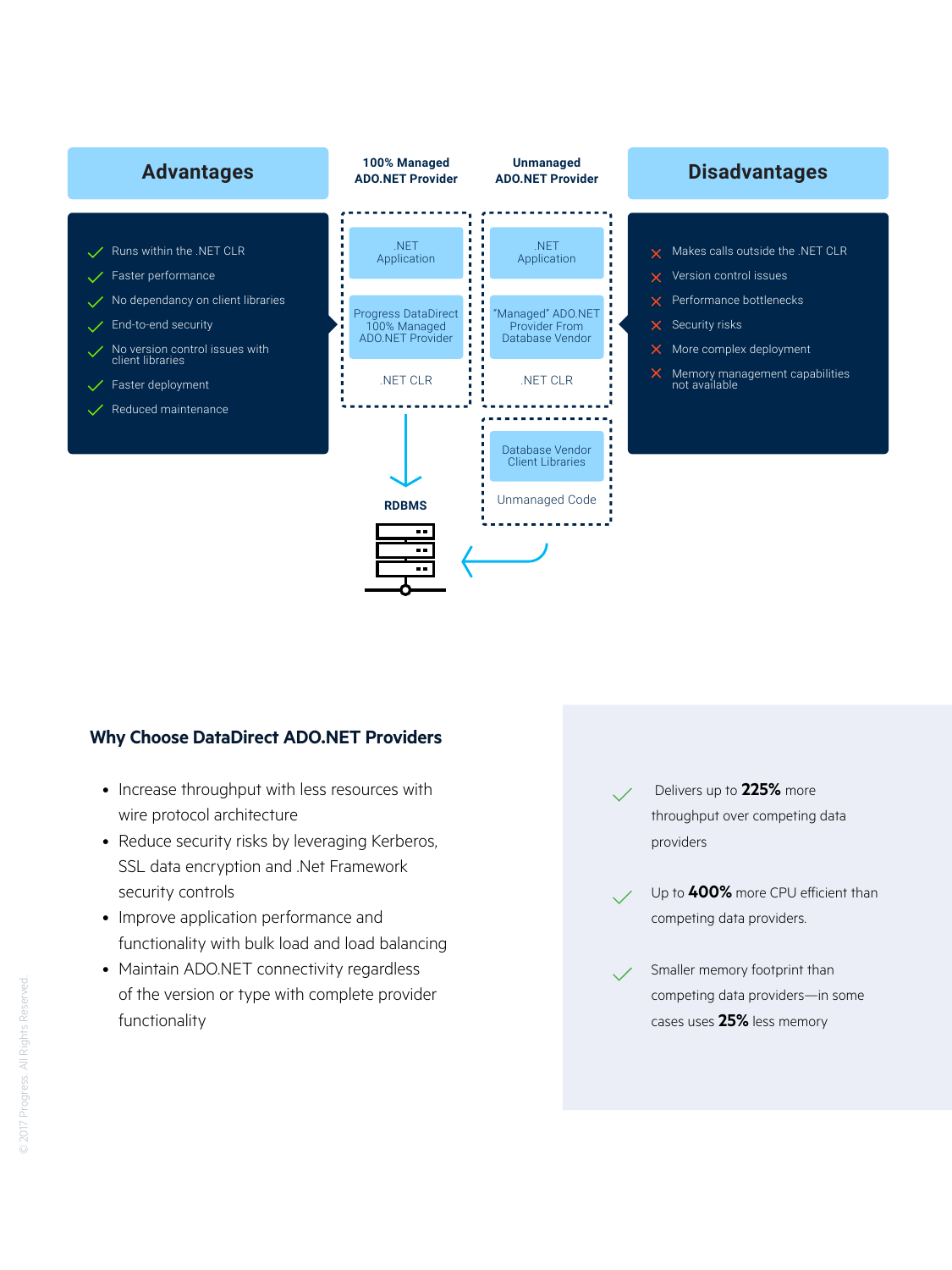#### **KEY FEATURES**

## **Unparalleled .NET Performance And Scalability**

Progress DataDirect ADO.NET data providers have been benchmarked against other providers for a variety of database operations. In our test methodology, we compare the capacity and efficiency of the providers by isolating and testing these key variables: throughput, CPU efficiency, and memory usage.

- Superior throughput—Progress DataDirect throughput is unmatched, in some cases delivering up to 225% more throughput over competing data providers. Progress DataDirect provider throughput stays high and even increases as more users are added.
- Greater CPU efficiency—Progress DataDirect providers use considerably fewer CPU cycles to deliver superior throughput than competing data providers. In some cases, Progress DataDirect providers are over 400% more CPU efficient than competing data providers.